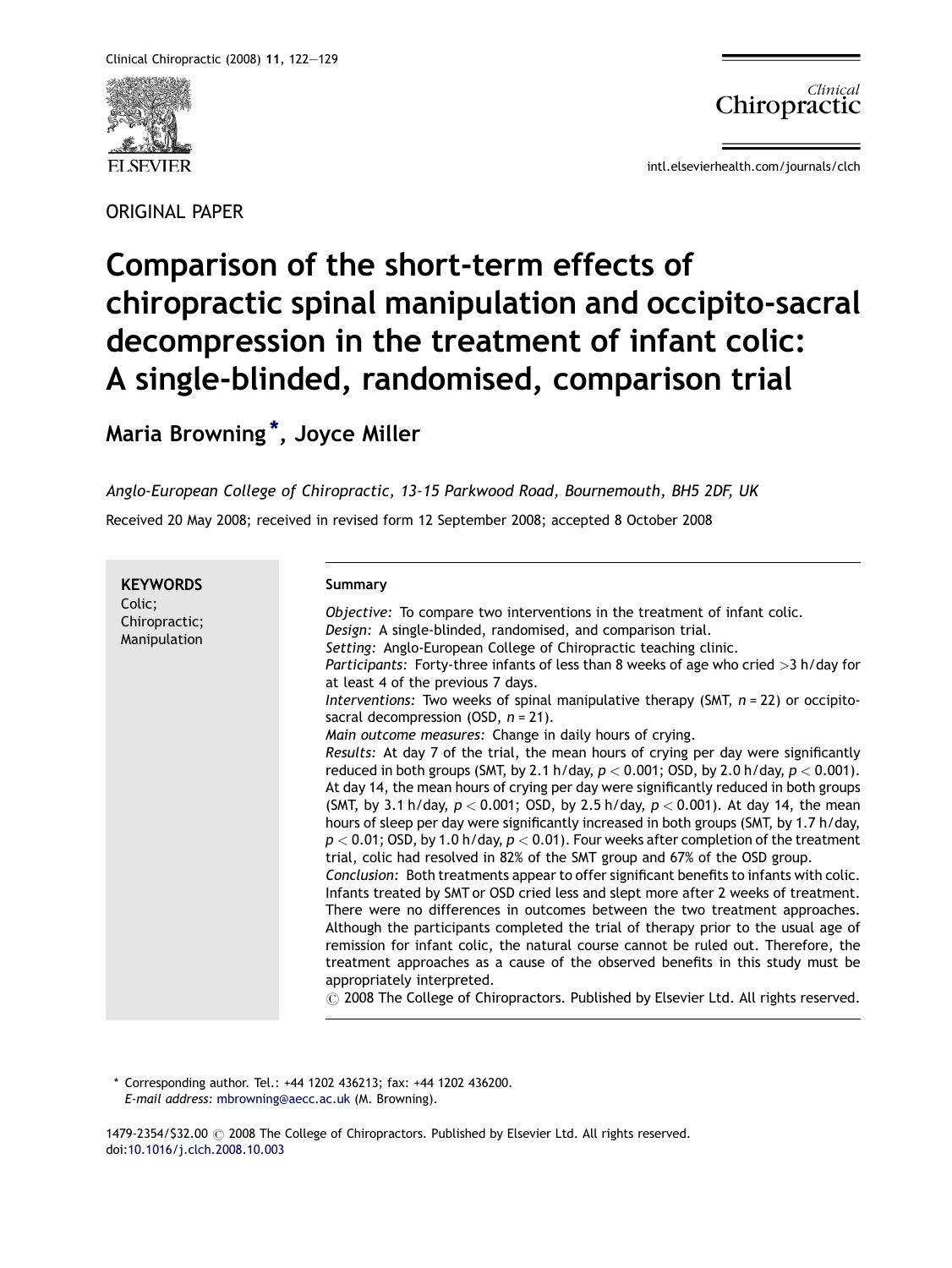# Introduction

Infant colic is commonly described as paroxysmal crying, difficult to soothe, clustering in the late afternoon and/or evening, in an otherwise healthy, well-fed infant.<sup>[1—4](#page-6-0)</sup> The definition of colic has been discussed extensively in the research literature and for some time many authors have used Wessel's 'rule of threes' definition of colic which is 'crying and/or fussing for three hours a day, on three or more days a week, for three weeks or more'.<sup>[5](#page-6-0)</sup> The incidence of colic is broadly similar across different societies with a reported incidence of 8—26% in infants up to 3 months old. $4,6-9$ 

The onset of colic tends to be from birth to 24 weeks of age $8,10,11$  with a peak in excessive crying between 3 and 6 weeks of age.  $3,8,10,12$  Although colic tends to remit by 3 months of age in 86.3% of cases, 51.4% of infants who have colic at 6 weeks continue to have colic after 3 months of age.<sup>[10](#page-6-0)</sup> Few risk factors have been identified in the literature but an association has been suggested between infant colic and mothers' smoking in excess of 15 cigarettes per day during pregnancy<sup>[13](#page-6-0)</sup> or postpartum depres-sion.<sup>[14,15](#page-6-0)</sup>

Infant colic can have serious and long-term ramifications. Persistent infant crying has been implicated as a major predisposing factor in some cases of shaken baby syndrome, child abuse and neglect, particularly in the first 4 months of life.<sup>16-18</sup> In addition, there is evidence that colicky infants cause increased maternal stress.[19,20](#page-6-0) Colic can cause disruption to family life for several years after resolution.<sup>9,21–23</sup> Further, there is a higher risk of behavioural problems and lower academic achievement in later years in children who had untreated colic as infants.<sup>[24,25](#page-7-0)</sup>

There are no proven treatments for infant colic although a number have been suggested in the literature. Simethicone (Mylicon) is commonly used but studies have found it to be no more effective than placebo. $26,27$  Glucose or sucrose solution appears to reduce crying duration in some infants with colic with no reported side effects<sup>28–30</sup> but this may be due to an analgesic or soporific effect $31$  and in the majority of cases the effect lasted less than 30 min. Increased carrying $32,33$  and crib vibration (car ride simulator)<sup>[34,35](#page-7-0)</sup> have no effect on the course of colic. However, it has been suggested that counselling on more effective responses to crying can result in a reduction in reporting of unsettled behaviour and maternal anxiety but has no effect on colic symptoms.<sup>12,36-38</sup>

There are also manual therapies that have been used to treat this condition. Three published studies have indicated that spinal manipulative therapy (SMT) by chiropractors is effective in reducing crying time in infant colic. $39-41$  However, one study failed to demonstrate any beneficial effect of SMT beyond massage placebo on infant colic[.42](#page-7-0) One study indicated that cranial osteopathy can be effective in reducing crying time and increasing sleep in colicky infants. $43$  There are however a number of limitations to these manual therapy studies. In the case of the current study, the limitations of other trials, which in some cases were not randomised, had less rigorous categorization of infant colic, used older subjects or did not reach a therapeutic level of care, are addressed. This trial also differs from previous research in that it compares two chiropractic manual therapies, spinal manipulative therapy and occipito-sacral decompression (OSD), in the treatment of infant colic. Occipito-sacral decompression is a chiropractic paediatric technique for infants and has been taught at undergraduate level at the Anglo-European College of Chiropractic, Bournemouth since 2001. With the infant supine the occiput and the sacral base are contacted simultaneously and gentle distraction is applied for up to 30 s. It is not a cranial technique but rather a technique that affords gentle spinal distraction. This study aims to determine whether there is a reduction in crying times with administration of either of these types of manual therapy and if so, how this reduction compares between the two approaches.

# Methods

## Study design

Consecutive infants presenting to the AECC outpatient clinic were recruited to the study. The study design was a single-blinded, randomised, comparison trial.

## **Participants**

During the initial consultation, the infants were assessed by a senior clinic tutor (JM) for eligibility to enter the study after which written, informed consent was obtained from the parent/guardian. To be eligible, the participants had to be less than 8 weeks of age, born with birth weight equal to or more than 2500 g, born at or after 38 weeks gestation, cry for 3 h or more per day with one or more inconsolable crying episodes for at least four of the previous 7 days and show typical restless behaviour (i.e. motor unrest, flexing knees against abdomen, extending the trunk, neck, and extremities). The parent/guardian had to be fluent and literate in the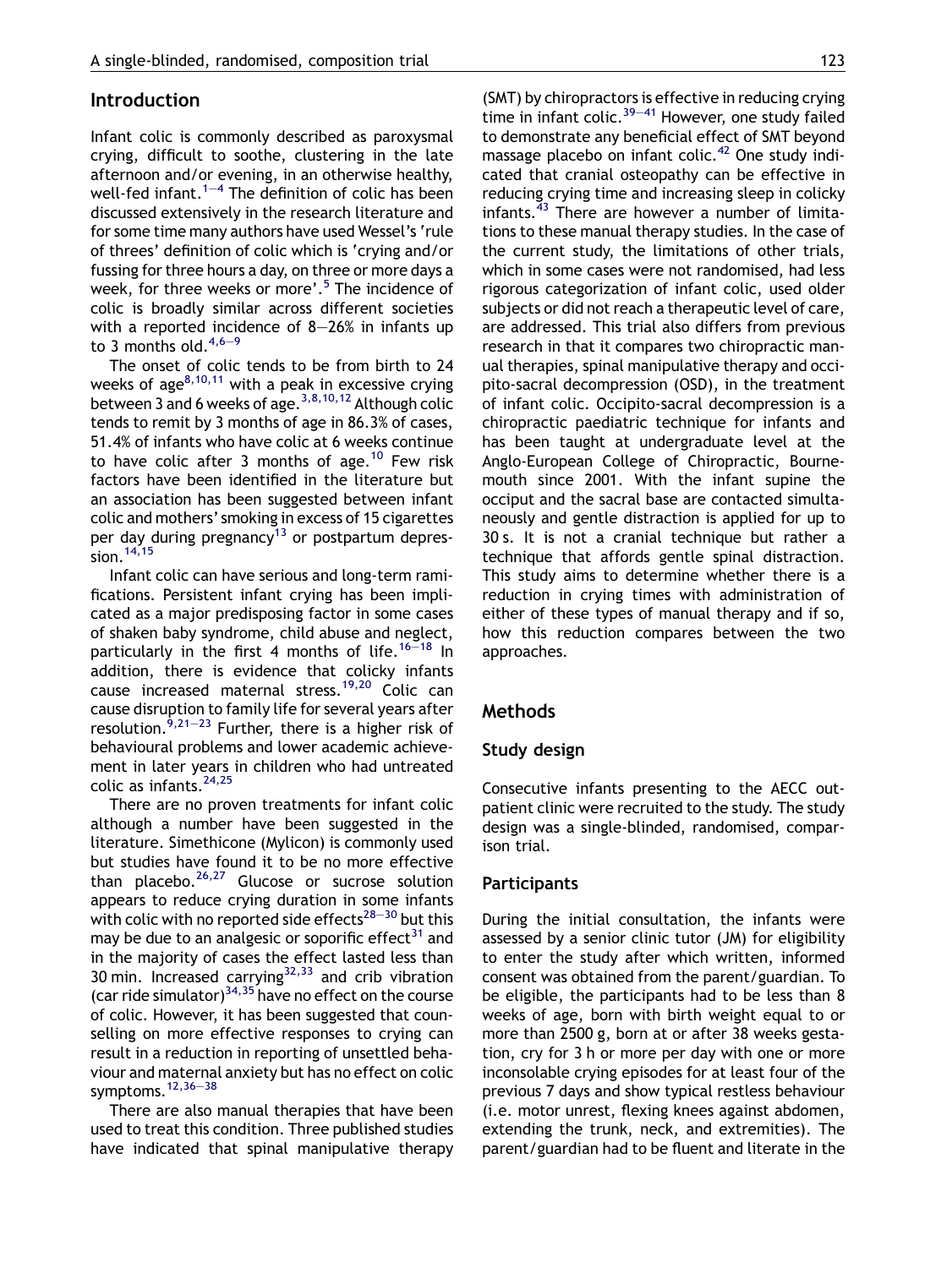<span id="page-2-0"></span>English language. Infants were excluded if they or any siblings had received previous chiropractic or cranial treatment, showed symptoms that could be a sign of conditions other than infant colic that may be associated with increased crying (such as birth trauma, cow's milk protein intolerance, musculoskeletal irritability, and gastro-oesophageal reflux) or suffered from any known past or present disease.

# Randomisation

A pre-determined, computer-generated, randomisation schedule was used to assign the infants into one of two treatment groups: group A (spinal manipulative therapy) or group B (occipito-sacral decompression). The parents were not informed as to which treatment group their infant was assigned.

#### Outcome measures

The parents were asked a number of questions, as outlined in Table 1, and given a crying diary to complete daily, beginning on the date of the initial consultation (2—3 days prior to the first treatment so as to provide the baseline measurements) and completing it 14 days after the first treatment. The diary provided the amount and duration of daily crying, typical time of day when colic behaviour occurred and amount of sleep and non-distressed awake behaviour. The crying diary has been validated in previous studies.  $44,45$ 

All of the outcome measures were taken from the crying diaries. The primary outcome measure was any change in the group mean number of hours of daily crying at the end of the 2-week treatment trial

| Baseline data.<br>Table 1                     |                      |                      |           |
|-----------------------------------------------|----------------------|----------------------|-----------|
| Variable                                      | SMT group $(n = 22)$ | OSD group $(n = 21)$ | $p$ value |
| Boys/girls                                    | 15/7(n)              | 12/9(n)              | 0.45      |
| First born/not first born                     | 10/12(n)             | 11/10(n)             | 0.65      |
| Birth weight (g)                              | 3358.6 (473.1)       | 3425.8 (537.0)       | 0.38      |
| Birth (gestation) week                        | 39.7(1.6)            | 39.1(1.6)            | 0.96      |
| Birth: normal vaginal delivery                | 13 $(n)$             | 16(n)                | 0.31      |
| Forceps/venteuse                              | 4(n)                 | 4(n)                 | 0.31      |
| Caesarean section (elective)                  | 3(n)                 | 0(n)                 | 0.31      |
| Caesarean section (unplanned)                 | 2(n)                 | 1(n)                 | 0.31      |
| Breast fed only                               | 8(n)                 | 11 $(n)$             | 0.001     |
| Formula fed only                              | 12 $(n)$             | 1(n)                 | 0.001     |
| Mixed (breast + formula)                      | 2(n)                 | 8(n)                 | 0.001     |
| Age of mother (years)                         | 30.8(5.2)            | 30.7(5.0)            | 0.87      |
| Mother smokes: yes/no                         | 3/19(n)              | 1/19(n)              | 0.34      |
| Mother employed: yes/no                       | $16/6$ (n)           | 16/5(n)              | 0.80      |
| Mother co-habits with infant's father: yes/no | 19/1(n)              | 20/0(n)              | 0.31      |
| Age of father                                 | 32.5(5.6)            | 35.1(6.8)            | 0.43      |
| Father's occupation: manual/non-manual        | 10/11(n)             | 11/10(n)             | 0.76      |
| Age at onset of colic symptoms (days)         | 11.6(7.5)            | 10.1(10.3)           | 0.16      |
| Age on entry to treatment trial (weeks)       | 5.3(1.8)             | 5.2(1.9)             | 0.88      |
| Number of weeks with colic on entry to trial  | 3.6(1.8)             | 3.8(2.0)             | 0.42      |
| Symptoms during a typical colic episode       |                      |                      |           |
| Motor unrest                                  | 5(n)                 | 5(n)                 | 0.66      |
| Gastrointestinal (GI) symptoms (wind)         | 8(n)                 | 7(n)                 |           |
| Motor unrest plus GI symptoms                 | 9(n)                 | 9(n)                 |           |
| Infant able to be briefly comforted           |                      |                      |           |
| during colic episode: yes/no                  | 17/5(n)              | $15/6$ (n)           | 0.66      |
| On colic medication during study: yes/no      | $14/8$ (n)           | 9/11(n)              | 0.23      |
| Hours of crying/day pre-trial                 | 5.6(2.0)             | 5.1(1.6)             | 0.36      |
| Hours of sleep/day pre-trial                  | 11.8(2.1)            | 11.3(1.4)            | 0.08      |
| No. of crying episodes/day pre-trial          | 4.8(1.9)             | 5.9(2.5)             | 0.12      |
| Hours of crying 6 a.m. to noon                | 1.3(0.7)             | 0.8(0.5)             | 0.01      |
| Hours of crying noon to 6 p.m.                | 1.3(1.2)             | 1.4(0.7)             | 0.14      |
| Hours of crying 6 p.m. to midnight            | 2.1(1.0)             | 2.2(1.0)             | 0.75      |
| Hours of crying midnight to 6 a.m.            | 0.9(0.8)             | 0.6(0.7)             | 0.60      |

Figures represent mean values ( $\pm$ S.D.) or numbers (n) where stated.

Comparison of categorical data was performed using the Chi-squared test and of continuous data using the unpaired t-test.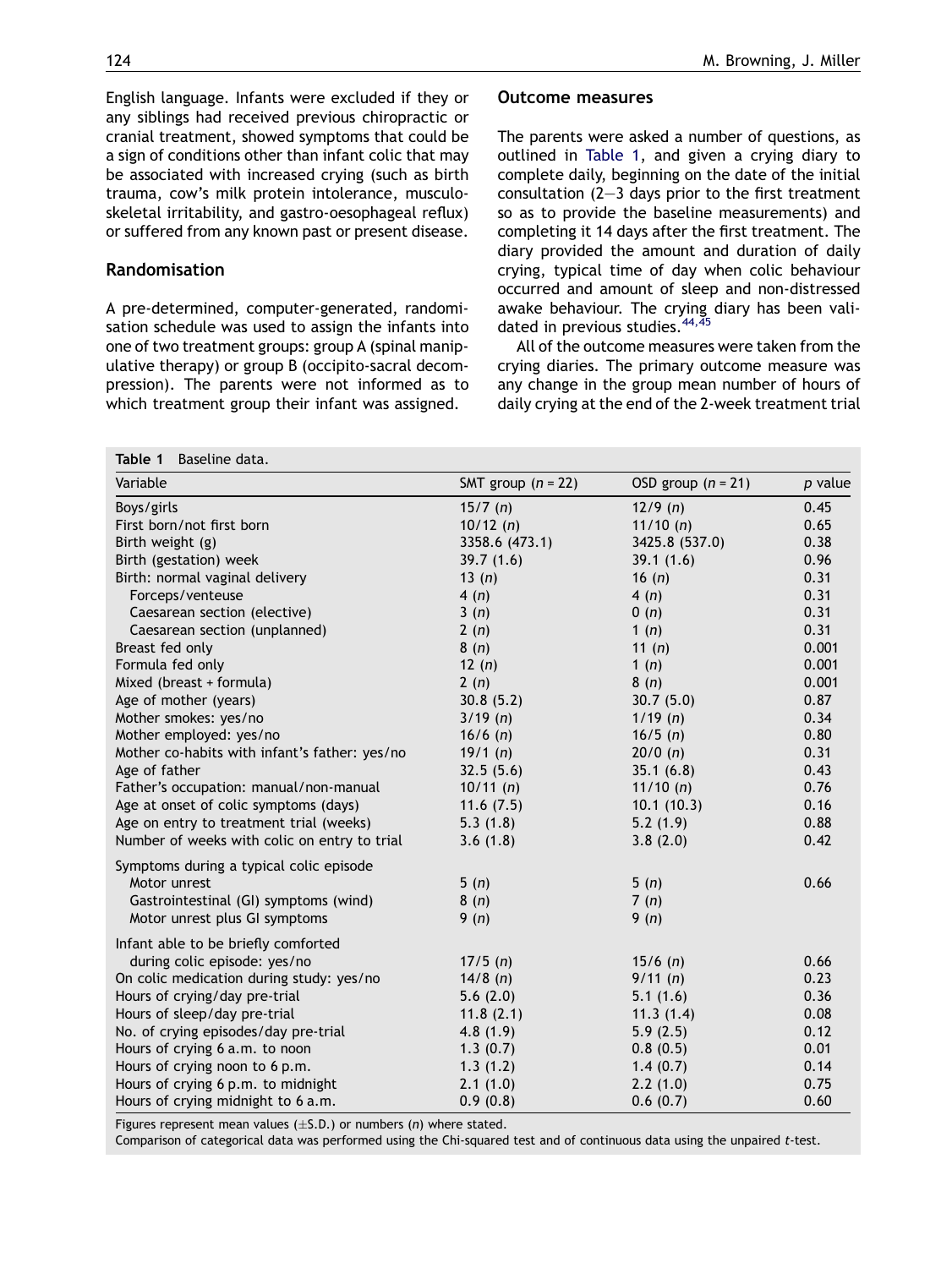compared to baseline measurements. Secondary outcomes were any change in the group mean number of crying episodes and hours of sleep per day compared to baseline measurements over the same time period. The baseline measurements were calculated as the mean number of hours of crying and sleep and the number of crying episodes over 2—3 days prior to the initial treatment. Four weeks after completion of the treatment trial the parents were interviewed by telephone as to whether there was complete resolution of colic symptoms (yes/no).

#### Interventions

Beginning on the second visit, the infant was treated in the normal way by an intern in a teaching clinic accompanied by a clinical tutor but only using either treatment A or B, according to which group that infant had been randomly assigned. Treatment was given 2—3 times per week, for 2 weeks, or less if the symptoms resolved. Group A received spinal manipulative therapy (SMT) appropriate for neonates and appropriate to the age of the patient as indicated on examination. Group B received occipito-sacral decompression (OSD) as previously described.

#### Sample size

Forty-eight subjects were recruited to this study as previous studies of chiropractic treatment of colic have shown a clinically significant reduction in daily hours of crying in  $30-50$  subjects.<sup>[41,42](#page-7-0)</sup>

#### Statistical analysis

Data analysis was carried out by an independent observer (MB), who was blinded as to which treatment the infant had received. The data were analysed using SPSS version  $13.0^{TM}$ . The significance level was set at  $p < 0.05$ . Comparison of categorical data was performed using the Chi-squared test and of continuous data using the unpaired  $t$ -test. To test changes within the groups, the paired  $t$ -test was used. The data were analysed according to an intention to treat analysis.

# Results

Of the 48 infants recruited for the trial, 1 infant in the OSD group was excluded from the trial after the initial consultation because she did not fulfil the inclusion criteria for birth weight. Upon completion of the 2-week treatment trial, two infants from each group were excluded from the trial because their crying diaries were incomplete. The diaries of the remaining 43 infants were analysed (22 in the SMT group and 21 in the OSD group).

[Table 1](#page-2-0) shows the baseline data of the infants in the two treatment groups. As can be seen, there were no significant differences between the two groups in presenting characteristics except for a significantly higher number of formula-fed infants in the SMT group ( $p = 0.001$ ). The mean number of hours of crying between 6 a.m. and noon was also significantly higher in the SMT group ( $p = 0.01$ ). Fig. 1 shows the mean crying pattern of the two groups over 24 h during the pre-treatment period. Both groups demonstrated an 'evening peak' of crying.

The infants in both groups received between three and seven treatments each during the 2-week trial. There were no statistically significant differences between the two groups regarding the number of treatments received. Two infants in the SMT group and one infant in the OSD group received both SMT and OSD during the trial. These infants were kept in their original groups for statistical analysis (intention to treat analysis).

[Table 2](#page-4-0) shows the mean change in hours of crying/ day, number of crying episodes/day and hours of sleep/day in the two treatment groups at day 7 and day 14 of the trial. Considering the primary outcome measure, the reduction in hours of crying/day at day 7 and day 14 was significant in both groups (day 7: SMT group by 2.1  $\pm$  2.2 h/day,  $p$   $<$  0.001 and OSD group by 2.0  $\pm$  1.4 h/day,  $p$   $<$  0.001; day 14: SMT group by  $3.1 \pm 2.4$  h/day,  $p < 0.001$  and OSD group by 2.5  $\pm$  1.5 h/day,  $p$   $<$  0.001). The change in the number of crying episodes/day was not significant at day 7 in either group. At day 14 there was a reduction in both groups which was significant in the OSD group but not in the SMT group (SMT group by 0.5  $\pm$  1.9  $\,$ episodes/day,  $p$  = 0.24; OSD group by 1.4  $\pm$  1.9 episodes/day,  $p = 0.01$ ). The increase in hours of sleep/day at day 7 was not significant in either group.



Figure 1 Time of day when crying occurred (pre-trial).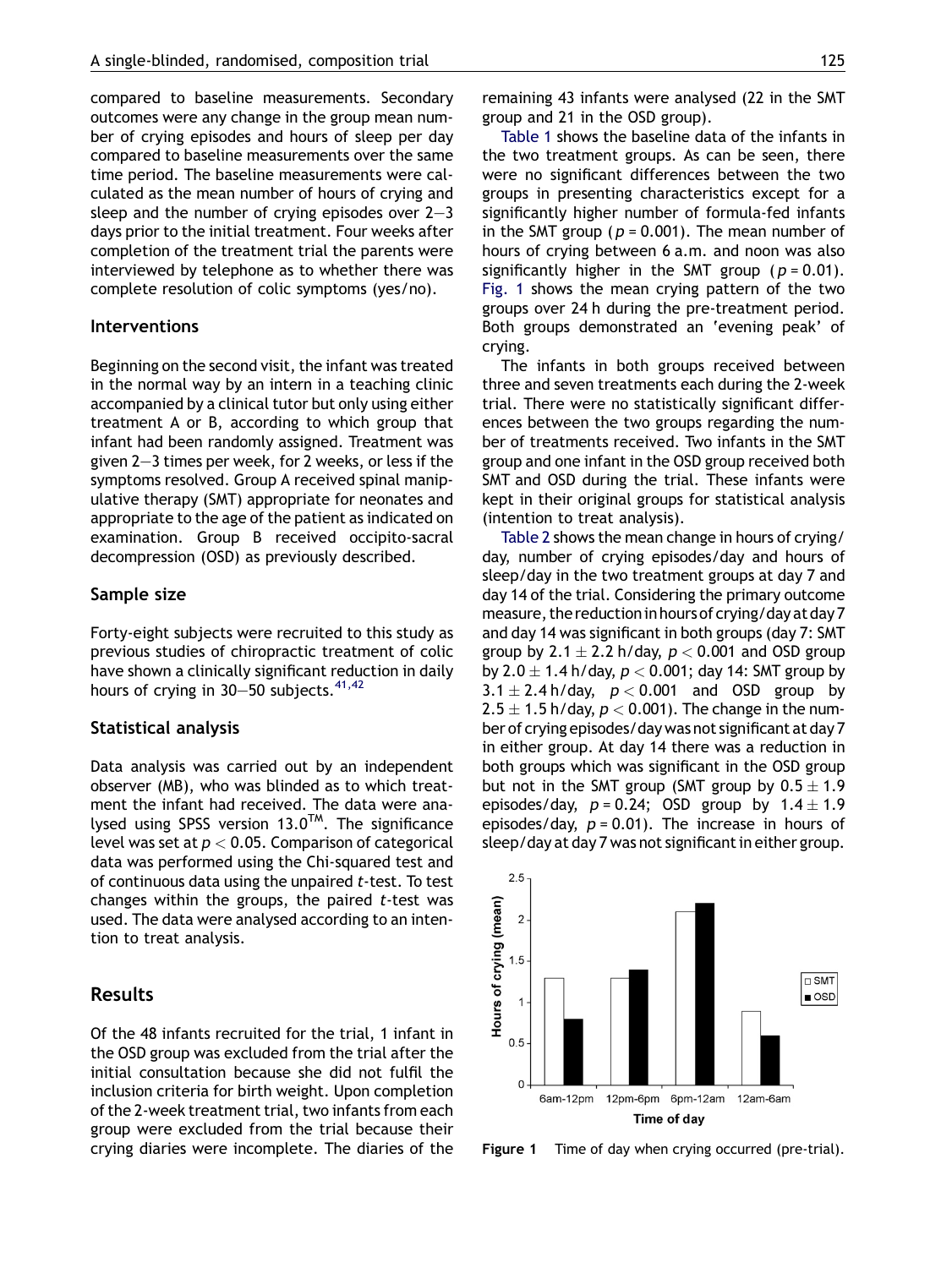<span id="page-4-0"></span>Table 2 Within group differences in crying and sleeping behaviour in infants treated with SMT and OSD.

| Outcome measure                      | SMT $(n = 22)$    |                    |         | OSD $(n = 21)$    |                    |           |  |
|--------------------------------------|-------------------|--------------------|---------|-------------------|--------------------|-----------|--|
|                                      | Mean $(\pm S.D.)$ | 95% CI             | p value | Mean $(\pm S.D.)$ | 95% CI             | $p$ value |  |
| Change in hours of crying/day        |                   |                    |         |                   |                    |           |  |
| From baseline to day 7               | $-2.06(2.20)$     | $-1.08$ to $-3.04$ | 0.001   | $-1.98(1.36)$     | $-1.36$ to $-2.60$ | 0.001     |  |
| From baseline to day 14              | $-3.08(2.35)$     | $-2.01$ to $-4.15$ | 0.001   | $-2.52(1.49)$     | $-1.84$ to $-3.20$ | 0.001     |  |
| Change in no. of crying episodes/day |                   |                    |         |                   |                    |           |  |
| From baseline to day 7               | 0.05(1.53)        | 0.73 to $-0.63$    | 0.88    | $-0.79(1.71)$     | $-0.01$ to $-1.57$ | 0.05      |  |
| From baseline to day 14              | $-0.51(1.91)$     | 0.36 to $-1.38$    | 0.24    | $-1.43(1.94)$     | $-0.55$ to $-2.31$ | 0.001     |  |
| Change in hours of sleep/day         |                   |                    |         |                   |                    |           |  |
| From baseline to day 7               | 1.05(2.64)        | 2.22 to $-0.13$    | 0.08    | 0.77(1.75)        | $1.57 - 0.26$      | 0.06      |  |
| From baseline to day 14              | 1.66(2.83)        | $2.95 - 0.37$      | 0.01    | 1.03(1.77)        | $1.84 - 0.23$      | 0.01      |  |
|                                      |                   |                    |         |                   |                    |           |  |

However, the increase in hours of sleep at day 14 was significant in both groups (SMT group by 1.7  $\pm$  2.8 h/ day,  $p$  = 0.01; OSD group by 1.0  $\pm$  1.8 h/day,  $p = 0.01$ .

Table 3 shows the absolute difference between the two groups and the difference in the change in values between the groups in mean daily hours of crying and sleep and mean daily number of crying episodes. For all outcomes the difference between the two groups was not significant. There was a progressive reduction in mean daily hours of crying in both groups (SMT: from 5.6 h/day ( $\pm$ 2.0) at day 0 to 2.5 h/day ( $\pm$ 1.4) at day 14; OSD: from 5.1 h/day ( $\pm$ 1.6) at day 0 to 2.6 h/ day ( $\pm$ 1.4) at day 14;  $p$   $>$  0.05). There was little change in the mean number of daily crying episodes (SMT: from 4.8 episodes/day  $(\pm 1.9)$  at day 0 to 4.4 episodes/day  $(\pm 2.1)$  at day 14; OSD: from 5.9 episodes/day ( $\pm$ 2.5) at day 0 to 4.5 episodes/day ( $\pm$ 2.3) at day 14;  $p > 0.05$ ). There was a progressive increase in mean daily hours of sleep in both groups (SMT: from 11.8 h/day ( $\pm$ 2.1) at day 0 to 13.3 h/day

 $(\pm 1.7)$  at day 14; OSD: from 11.3 h/day ( $\pm 1.4$ ) at day 0 to 12.4 h/day ( $\pm$ 2.0) at day 14;  $p$   $>$  0.05). The decline in the number of hours of crying between the two groups in both the first and second week of the treatment trial is graphically illustrated in [Fig. 2.](#page-5-0)

At 4 weeks post-trial there was complete resolution of colic symptoms in 18 out of a total of 22 infants in the SMT group and 14 out of total of 21 infants in the OSD group as perceived by the parent, giving a rate ratio of 1.23 (95% CI 0.86—1.76). This implies that infants treated with SMT are 20% more likely to resolve compared to infants treated with OSD. Although this may be clinically significant, the difference is not statistically significant.

# **Discussion**

To our knowledge this is the first randomised trial that compares two manual therapies in the treatment of infant colic. The results suggest that both

| Outcome measure            | SMT group<br>$(n = 22)$ | OSD group<br>$(n = 21)$ | Comparison 1 <sup>a</sup> | Comparison 2 <sup>b</sup> | CI (95%)        | p value |
|----------------------------|-------------------------|-------------------------|---------------------------|---------------------------|-----------------|---------|
| Hours of crying/day        |                         |                         |                           |                           |                 |         |
| <b>Baseline</b>            | 5.6(2.0)                | 5.1(1.6)                | 0.5(2.1)                  |                           | $-0.68$ to 1.60 | 0.36    |
| Days $1-7$ of trial        | 3.5(1.6)                | 3.1(1.1)                | 0.4(1.6)                  | 0.8(1.8)                  | $-0.47$ to 1.22 | 0.37    |
| Days $8-14$ of trial       | 2.5(1.4)                | 2.6(1.4)                | 0.1(1.4)                  | 0.6(2.2)                  | $-0.97$ to 0.80 | 0.85    |
| No. of crying episodes/day |                         |                         |                           |                           |                 |         |
| <b>Baseline</b>            | 4.8(1.9)                | 5.9(2.5)                | 1.1(1.7)                  |                           | $-2.45$ to 0.27 | 0.12    |
| Days $1-7$ of trial        | 4.9(2.0)                | 5.1(2.2)                | 0.2(2.0)                  | 0.8(2.0)                  | $-1.54$ to 1.04 | 0.70    |
| Days $8-14$ of trial       | 4.4(2.1)                | 4.5(2.3)                | 0.1(2.2)                  | 0.9(2.4)                  | $-1.48$ to 1.29 | 0.89    |
| Hours of sleep/day         |                         |                         |                           |                           |                 |         |
| <b>Baseline</b>            | 11.8(2.1)               | 11.3(1.4)               | 0.5(2.0)                  |                           | $-0.68$ to 1.52 | 0.08    |
| Days $1-7$ of trial        | 12.8(1.6)               | 12.1(1.6)               | 0.7(2.0)                  | 0.28(2.3)                 | $-0.28$ to 1.67 | 0.16    |
| Days $8-14$ of trial       | 13.3(1.7)               | 12.4(2.0)               | 0.9(2.5)                  | 0.63(2.6)                 | $-0.20$ to 2.11 | 0.10    |

Table 3 Between group differences in crying and sleeping behaviour in infants treated with SMT and OSD.

Figures represent mean values ( $\pm$ S.D.). p values were calculated by the unpaired *t*-test.<br><sup>a</sup> Absolute difference between the groups.<br><sup>b</sup> Difference in the change in values between the groups.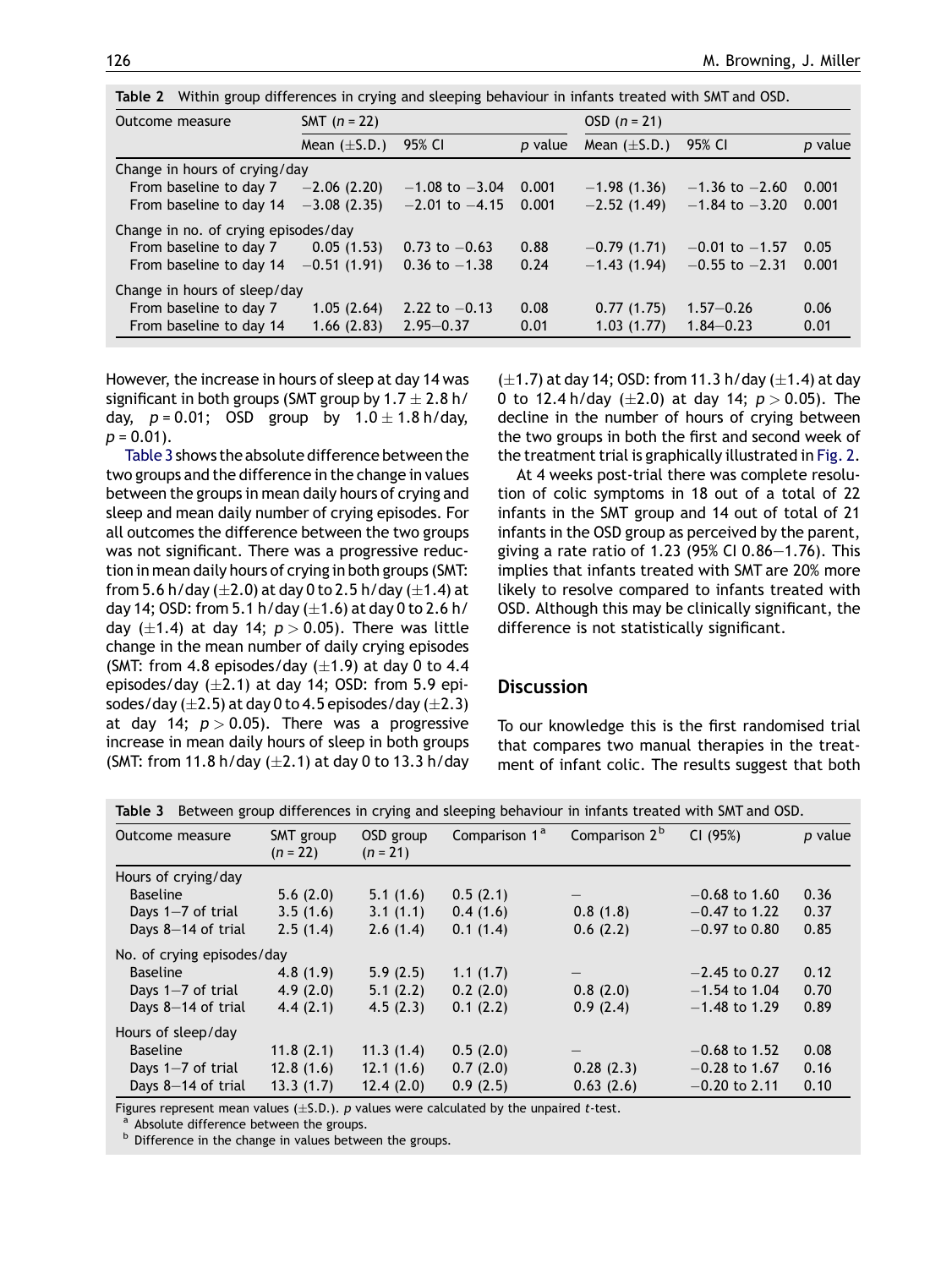<span id="page-5-0"></span>

Figure 2 Reduction in mean number of hours of daily crying.

SMT and OSD are effective in reducing crying and increasing sleep in infants with colic. If indeed these treatments are effective then the aetiology of colic may have a strong biomechanical and/or neurophysiological component and these infants may be crying due to neuromusculoskeletal discomfort. In this regard, it has been suggested that the diagnostic term of colic should be abandoned for a more clinically relevant definition.[46](#page-7-0)

Our results strongly support previous chiropractic and osteopathic trials as the reduction in mean daily hours of crying is similar over an equivalent time period. Three chiropractic studies and one osteopathic study have demonstrated a significant positive effect of manual treatment on colic. In a prospective study of 316 colicky infants, 94% improved with SMT over a 2-week period.<sup>[39](#page-7-0)</sup> In an RCT of 30 infants with colic 93% had complete resolution of their symptoms when treated with SMT over a 2-week period (compared to the control group who were given a sham treatment).  $40 \text{ ln}$  $40 \text{ ln}$  an RCT of 50 colicky infants comparing SMT with the drug dimethicone, there was a significant reduction in hours of crying per day in the SMT group compared to the dimethicone group after 11 days.<sup>[41](#page-7-0)</sup> The reduction in hours of crying in the SMT group was similar to that of our study. In a RCT of 28 infants with colic, cranial osteopathic manipulation was compared with untreated controls. $43$  There was an overall decline in crying of 63% and 23%, respectively, and an increase in sleeping of 11% and 2% for treated and controls after 4 weeks. These results in the treatment group are similar to that of both groups in our study. Notably, the presence of multilevel spinal dysfunction in previous studies also reflects that of our study. This may be partly explained by the hypothesis that irritability in infants occurs along a continuum of dysfunctions that may derive from or affect multiple systems, including the digestive and musculoskeletal systems, amplified through the autonomic nervous system.<sup>[46](#page-7-0)</sup> However, one large RCT of 86 colicky infants failed to demonstrate any significant difference between SMT and placebo treatment.<sup>42</sup> A dose—response phenomenon may explain the lack of a positive treatment effect as the trial group received treatment over 8 days compared to 14 days in our study and previous chiropractic studies. Also, there may have been a treatment effect in the placebo group (who were held by a nurse and stroked spinally).

In our study, there were no significant differences in baseline values between the two groups except for two variables (i.e. morning crying and type of feeding). The infants in the SMT group cried significantly more from 6 a.m. to noon but this is likely to be an incidental finding as the infants in both groups cried the least between these times. There were significantly more formula-fed only infants in the SMT group and significantly more mixed (breast-fed plus formula-fed) infants in the OSD group. Some studies have reported that colic is just as common in breast-fed as in formula-fed infants<sup>[10,47](#page-6-0)</sup> whilst others have reported that colic affects more breast-fed than formula-fed infants.<sup>[6](#page-6-0)</sup> As there is no strong evidence that breast-feeding has any effect on the development or course of colic, we did not consider method of feeding to be a confounding factor. The baseline values demonstrated an 'evening peak' of crying which has been pre-viously reported in the literature<sup>[2,4,48,49](#page-6-0)</sup> and supports the diagnosis of infant colic in our sample.

A limitation of our study is that the inclusion criteria were so strict that approximately half of the presenting excessively crying infants who otherwise fulfilled thecriteriawere excluded because their siblings had received previous chiropractic or cranial treatment. Therefore, the subjects represented only a small proportion of excessively crying infants who presented to the clinic for treatment. The purpose of this was to enable blinding of the parents.However, as the infant is receiving a physical style of treatment of one form or another, previous experience of either intervention is not likely to affect the outcome. Also, parents cannot usually differentiate between different styles of paediatric chiropractic treatment and therefore would not necessarily know which treatment their child had received. Further limitations are that the treating interns are relatively inexperienced in administering SMTand OSD compared to chiropractors in the field. It is also possible that the pretreatment data collection period of 2—3 days may have been subject to short-term fluctuations. However, parents with excessively crying infants do not want to wait long to commence treatment.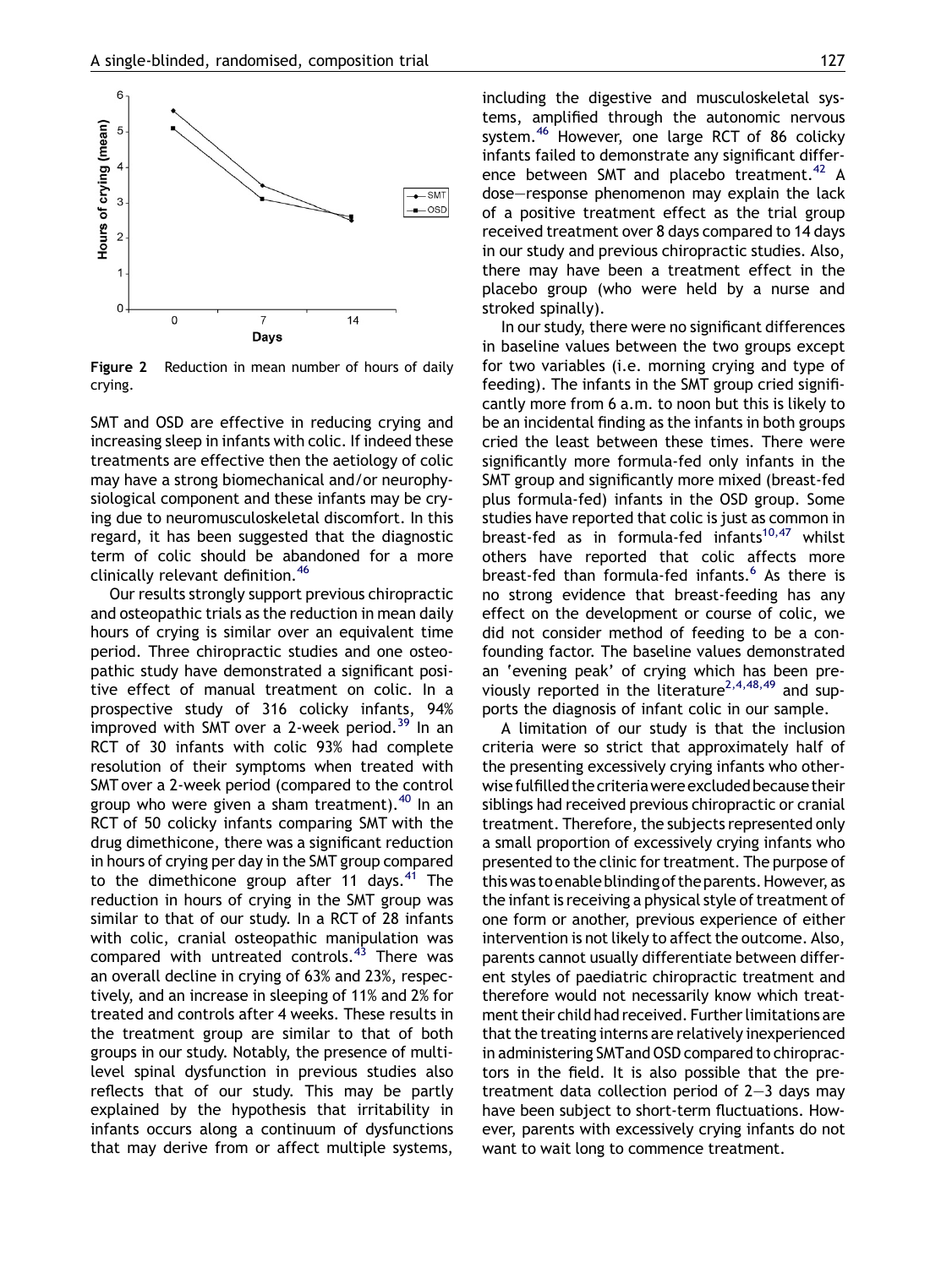<span id="page-6-0"></span>In our study, 53.5% of the infants continued to take colic medication (simethicone) during the treatment trial. As there is evidence suggesting that simethicone is no more effective than placebo in the treatment of colic <sup>[26,27](#page-7-0)</sup> we did not consider this to be a confounding factor.

We addressed a number of limitations of previous manual therapy studies of colicky infants by recruiting younger subjects over a narrower age range and using strict inclusion criteria to exclude conditions such as cow's milk protein intolerance and reflux. To obtain objective outcome measures, crying diaries were used prospectively. Additionally, to reduce the possibility of parental bias, all subjects received a manual form of treatment and we did not recruit any infant from a family with previous chiropractic experience. Our study was ethically sound as the specific design in comparing two chiropractic treatments meant that crying infants were not left untreated. The power of randomisation clearly showed that there were no significant differences between the two groups according to their demographic and baseline characteristics. Both interventions can be considered safe to administer to infants as there were no reported side-effects.

The results of this study should help clinicians to make an informed decision as to the effectiveness of manual therapy in the treatment of infant colic. Future research could include examining infants from newborn to 2 weeks old for spinal dysfunction and monitoring them over the first 12 weeks of life to see how many of them later develop colic. A link may then be established between spinal dysfunction and colic.

# Conclusion

This study has provided data on the effectiveness of manual therapy by demonstrating a significant reduction in hours of crying/day and an increase in hours of sleep/day over a 14-day trial of treatment. No side effects were reported.

# Conflict of interest

There was no external funding and no competing interests with either author.

# Acknowledgement

The study was approved by the Anglo-European College of Chiropractic Research Ethics Sub-Committee.

# References

- 1. Miller AR, Barr RG. Infantile colic. Is it a gut issue? Pediatr Clin North Am 1991;38:1407—23.
- 2. Barr RG, Rotman A, Yaremko J, Leduc D, Francoeur TE. The crying of infants with colic: a controlled empirical description. Pediatrics 1992;90:14—21.
- 3. Barr RG, Paterson JA, MacMartin LM, Lehtonen L, Young SN. Prolonged and unsoothable crying bouts in infants with and without colic. J Dev Behav Pediatr 2005;26:14—23.
- 4. Canivet C, Hagander B, Jakobsen I, Lanke J. Infant colic less common than previously estimated? Acta Paediatr 1996;85: 454—8.
- 5. Wessel MA, Cobb JC, Jackson ES, Harris GS, Detweiler AC. Paroxysmal fussing in infancy, sometimes called colic. Pediatrics 1954;14:421—35.
- 6. Crowcroft NS, Strachan DP. The social origins of infant colic: questionnaire study covering 76,747 infants. BMJ 1997;314: 1325—8.
- 7. Hogdall CK, Vestermark V, Birch M, Plenov G, Toftager-Larsen K. The significance of pregnancy, delivery and post-partum factors for the development of infant colic. J Perinat Med 1991;19:251—7.
- 8. Lehtonen L, Korvenranta H. Infant colic. Seasonal incidence and crying profiles. Arch Pediatr Adolesc Med 1995;149: 533—6.
- 9. Wake M, Morton-Allen E, Poulakis Z, Hiscock H, Gallagher S, Oberklaid F. Prevalence, stability and outcomes of cry-fuss and sleep problems in the first 2 years of life: prospective community-based study. Pediatrics 2006;117:836—42.
- 10. Clifford TJ, Campbell MK, Speechley KN, Gorodzinsky F. Sequelae of infant colic: evidence of transient infant distress and absence of lasting effects on maternal mental health. Arch Pediatr Adolesc Med 2002;156:1183—8.
- 11. Wolke D, Rizzo P, Woods S. Persistent infant crying and hyperactivity problems in middle childhood. Pediatrics 2002;109:1054—60.
- 12. St. James-Roberts I, Conroy S, Wilsher K. Links between maternal care and persistent infant crying in the early months. Child Care Health Dev 1998;24:353—76.
- 13. Reijneveld SA, Brugman E, Hirasing RA. Infantile colic: maternal smoking as potential risk factor. Arch Dis Child 2000;83:302—3.
- 14. Akman I, Kuscu K, Ozdemir N, Yurdakul Z, Solakoglu M, Orhan L, et al. Mothers' postpartum psychological adjustment and infantile colic. Arch Dis Child 2006;91:417—9.
- 15. Papousek M, von Hofacker N. Persistent crying in early infancy: a non-trivial condition of risk for the developing mother—infant relationship. Child Care Health Dev 1998;24:395—424.
- 16. Overpeck MD, Brenner RA, Trumble AC, Trifiletti LB, Berendes HW. Risk factors for infant homicide in the United States. Engl J Med 1998;339:1211—6.
- 17. Reijneveld SA, van der Waal MF, Brugman E, Hirasing RA, Verloove-Vanhorick SP. Infant crying and abuse. Lancet 2004;364:1340—2.
- 18. Lee C, Barr RG, Catherine N, Wicks A. Age-related incidence of publicly reported shaken baby syndrome cases: is crying a trigger for shaking? J Dev Behav Pediatr 2007;28:288-93.
- 19. Neu M, Robinson J. Infants with colic: their childhood characteristics. J Pediatr Nurs 2003;18:12—20.
- 20. Miller-Loncar C, Bigsby R, High P, Wallach M, Lester B. Infant colic and feeding difficulties. Arch Dis Child 2004;89:908—12.
- 21. Ellett M, Schuff E, Davis JB. Parental perceptions of the lasting effects of infant colic. Am J Matern Child Nurs 2005;30:127—32.